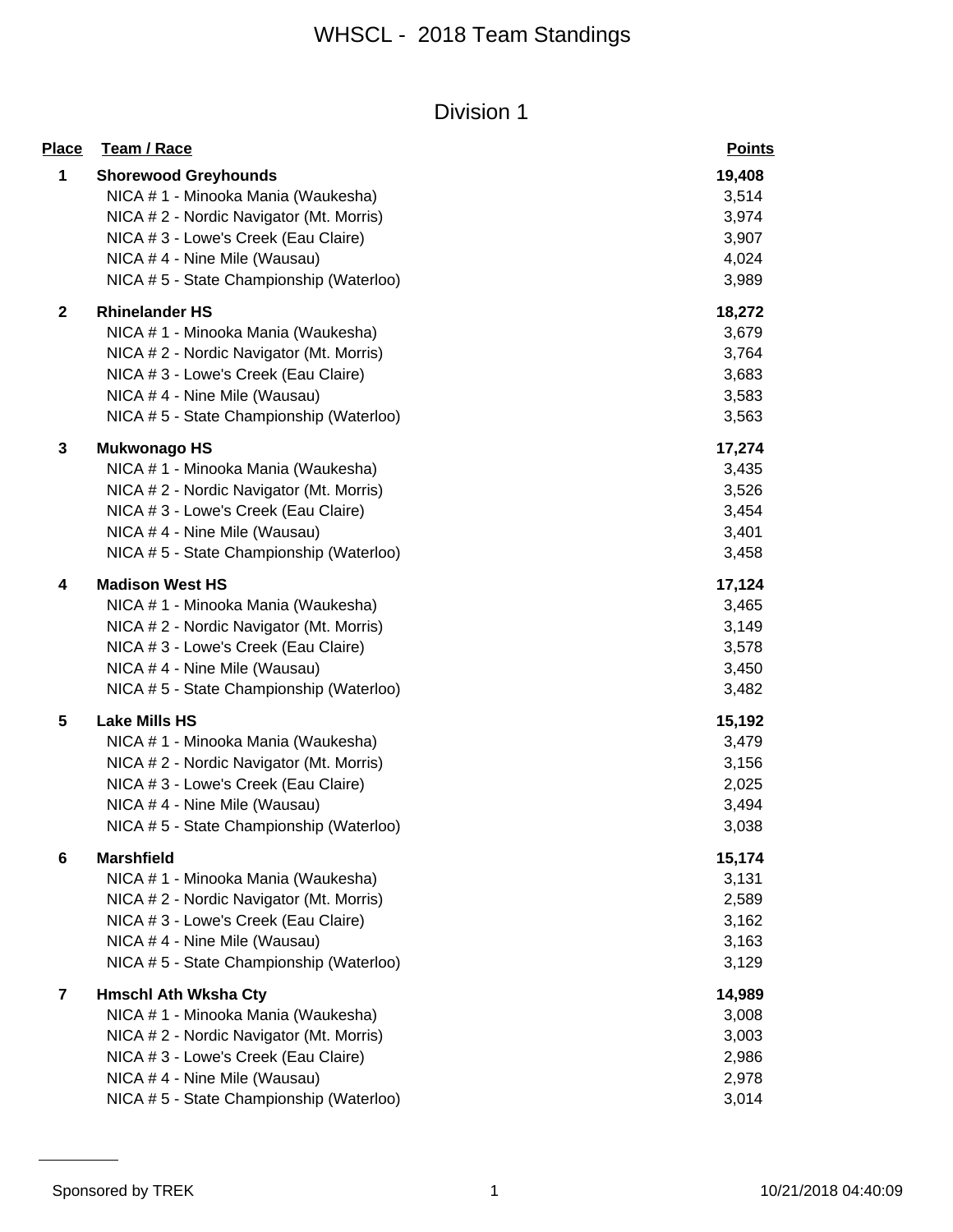| Place | Team / Race                              | <b>Points</b> |
|-------|------------------------------------------|---------------|
| 8     | <b>SPASH</b>                             | 14,919        |
|       | NICA # 1 - Minooka Mania (Waukesha)      | 1,800         |
|       | NICA #2 - Nordic Navigator (Mt. Morris)  | 3,370         |
|       | NICA # 3 - Lowe's Creek (Eau Claire)     | 3,481         |
|       | NICA #4 - Nine Mile (Wausau)             | 3,128         |
|       | NICA # 5 - State Championship (Waterloo) | 3,140         |
| 9     | <b>Sun Prairie HS</b>                    | 14,003        |
|       | NICA # 1 - Minooka Mania (Waukesha)      | 2,803         |
|       | NICA # 2 - Nordic Navigator (Mt. Morris) | 2,755         |
|       | NICA # 3 - Lowe's Creek (Eau Claire)     | 2,864         |
|       | NICA #4 - Nine Mile (Wausau)             | 2,782         |
|       | NICA #5 - State Championship (Waterloo)  | 2,799         |
| 10    | La Crosse Logan HS                       | 13,659        |
|       | NICA # 1 - Minooka Mania (Waukesha)      | 2,954         |
|       | NICA # 2 - Nordic Navigator (Mt. Morris) | 2,160         |
|       | NICA # 3 - Lowe's Creek (Eau Claire)     | 2,965         |
|       | NICA #4 - Nine Mile (Wausau)             | 2,834         |
|       | NICA #5 - State Championship (Waterloo)  | 2,746         |
| 11    | <b>Menomonee Falls HS</b>                | 10,888        |
|       | NICA # 1 - Minooka Mania (Waukesha)      | 2,183         |
|       | NICA # 2 - Nordic Navigator (Mt. Morris) | 2,271         |
|       | NICA # 3 - Lowe's Creek (Eau Claire)     | 2,299         |
|       | NICA #4 - Nine Mile (Wausau)             | 2,308         |
|       | NICA # 5 - State Championship (Waterloo) | 1,827         |
| 12    | <b>Eau Claire Mem HS</b>                 | 9,317         |
|       | NICA # 1 - Minooka Mania (Waukesha)      | 962           |
|       | NICA # 2 - Nordic Navigator (Mt. Morris) | 1,445         |
|       | NICA # 3 - Lowe's Creek (Eau Claire)     | 2,541         |
|       | NICA # 4 - Nine Mile (Wausau)            | 1,855         |
|       | NICA #5 - State Championship (Waterloo)  | 2,514         |
| 13    | <b>Verona HS</b>                         | 8,818         |
|       | NICA # 1 - Minooka Mania (Waukesha)      | 1,936         |
|       | NICA # 2 - Nordic Navigator (Mt. Morris) | 1,611         |
|       | NICA # 3 - Lowe's Creek (Eau Claire)     | 852           |
|       | NICA # 4 - Nine Mile (Wausau)            | 2,037         |
|       | NICA # 5 - State Championship (Waterloo) | 2,382         |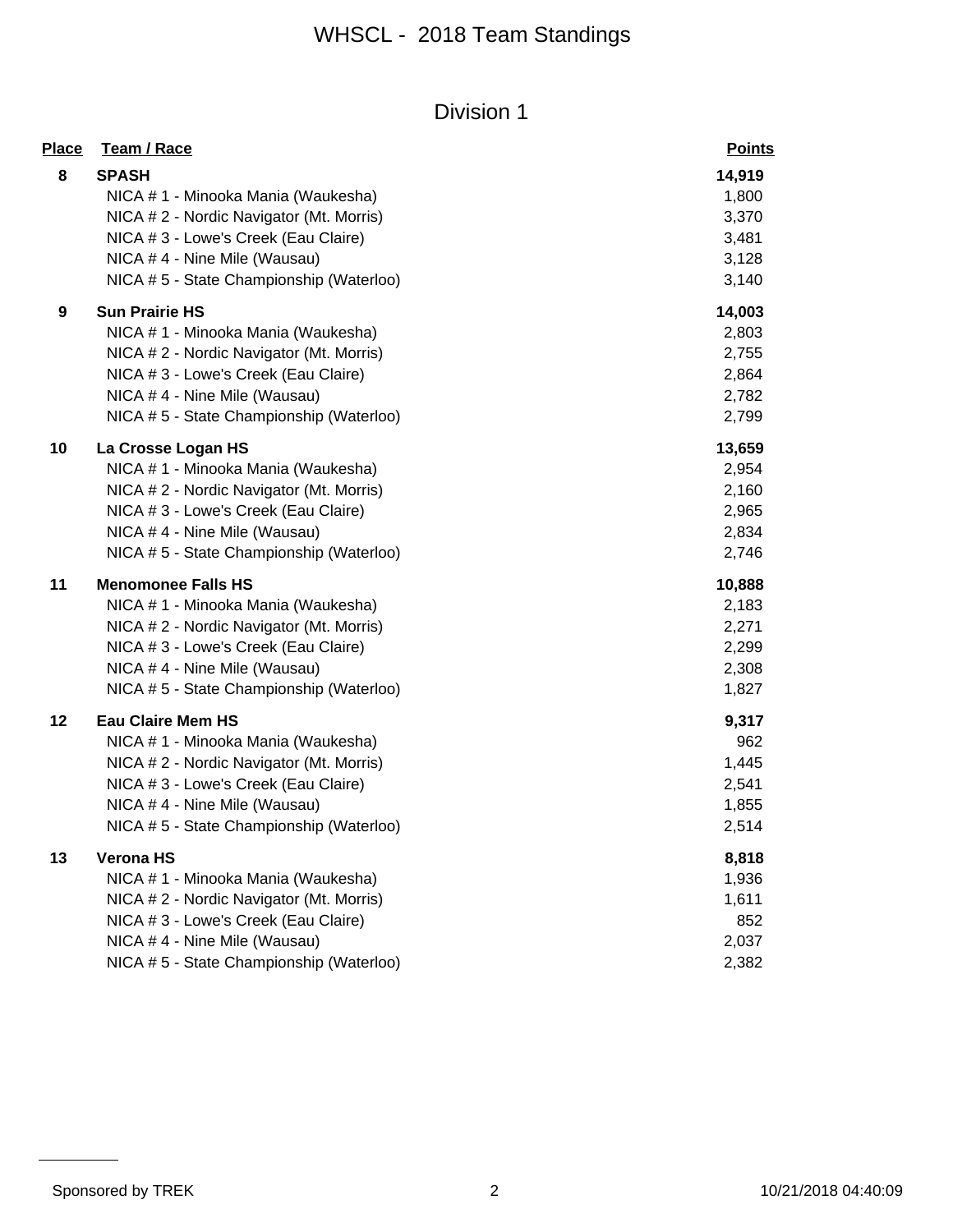| Place        | Team / Race                              | <b>Points</b> |
|--------------|------------------------------------------|---------------|
| 1            | <b>Wausau East</b>                       | 10,109        |
|              | NICA # 1 - Minooka Mania (Waukesha)      | 2,062         |
|              | NICA # 2 - Nordic Navigator (Mt. Morris) | 1,973         |
|              | NICA # 3 - Lowe's Creek (Eau Claire)     | 2,053         |
|              | NICA # 4 - Nine Mile (Wausau)            | 2,054         |
|              | NICA # 5 - State Championship (Waterloo) | 1,967         |
| $\mathbf{2}$ | <b>Rhinelander NW Comp</b>               | 10,071        |
|              | NICA # 1 - Minooka Mania (Waukesha)      | 2,003         |
|              | NICA # 2 - Nordic Navigator (Mt. Morris) | 2,013         |
|              | NICA # 3 - Lowe's Creek (Eau Claire)     | 2,027         |
|              | NICA #4 - Nine Mile (Wausau)             | 2,001         |
|              | NICA # 5 - State Championship (Waterloo) | 2,027         |
| 3            | <b>Fall Creek Comp</b>                   | 9,770         |
|              | NICA # 1 - Minooka Mania (Waukesha)      | 1,909         |
|              | NICA # 2 - Nordic Navigator (Mt. Morris) | 1,946         |
|              | NICA # 3 - Lowe's Creek (Eau Claire)     | 2,007         |
|              | NICA #4 - Nine Mile (Wausau)             | 1,996         |
|              | NICA # 5 - State Championship (Waterloo) | 1,912         |
| 4            | <b>Westosha Comp IL</b>                  | 9,651         |
|              | NICA # 1 - Minooka Mania (Waukesha)      | 1,915         |
|              | NICA # 2 - Nordic Navigator (Mt. Morris) | 1,922         |
|              | NICA # 3 - Lowe's Creek (Eau Claire)     | 1,935         |
|              | NICA # 4 - Nine Mile (Wausau)            | 1,911         |
|              | NICA # 5 - State Championship (Waterloo) | 1,968         |
| 5            | <b>Marquette Senior HS</b>               | 9,540         |
|              | NICA # 1 - Minooka Mania (Waukesha)      | 1,959         |
|              | NICA # 2 - Nordic Navigator (Mt. Morris) | 1,893         |
|              | NICA # 3 - Lowe's Creek (Eau Claire)     | 1,920         |
|              | NICA #4 - Nine Mile (Wausau)             | 1,832         |
|              | NICA # 5 - State Championship (Waterloo) | 1,936         |
| 6            | <b>Green Bay Composite</b>               | 9,210         |
|              | NICA #1 - Minooka Mania (Waukesha)       | 1,884         |
|              | NICA # 2 - Nordic Navigator (Mt. Morris) | 1,488         |
|              | NICA # 3 - Lowe's Creek (Eau Claire)     | 1,987         |
|              | NICA # 4 - Nine Mile (Wausau)            | 1,940         |
|              | NICA #5 - State Championship (Waterloo)  | 1,911         |
| 7            | <b>Central WI Comp</b>                   | 8,972         |
|              | NICA # 1 - Minooka Mania (Waukesha)      | 1,697         |
|              | NICA # 2 - Nordic Navigator (Mt. Morris) | 1,791         |
|              | NICA # 3 - Lowe's Creek (Eau Claire)     | 1,776         |
|              | NICA # 4 - Nine Mile (Wausau)            | 1,869         |
|              | NICA #5 - State Championship (Waterloo)  | 1,839         |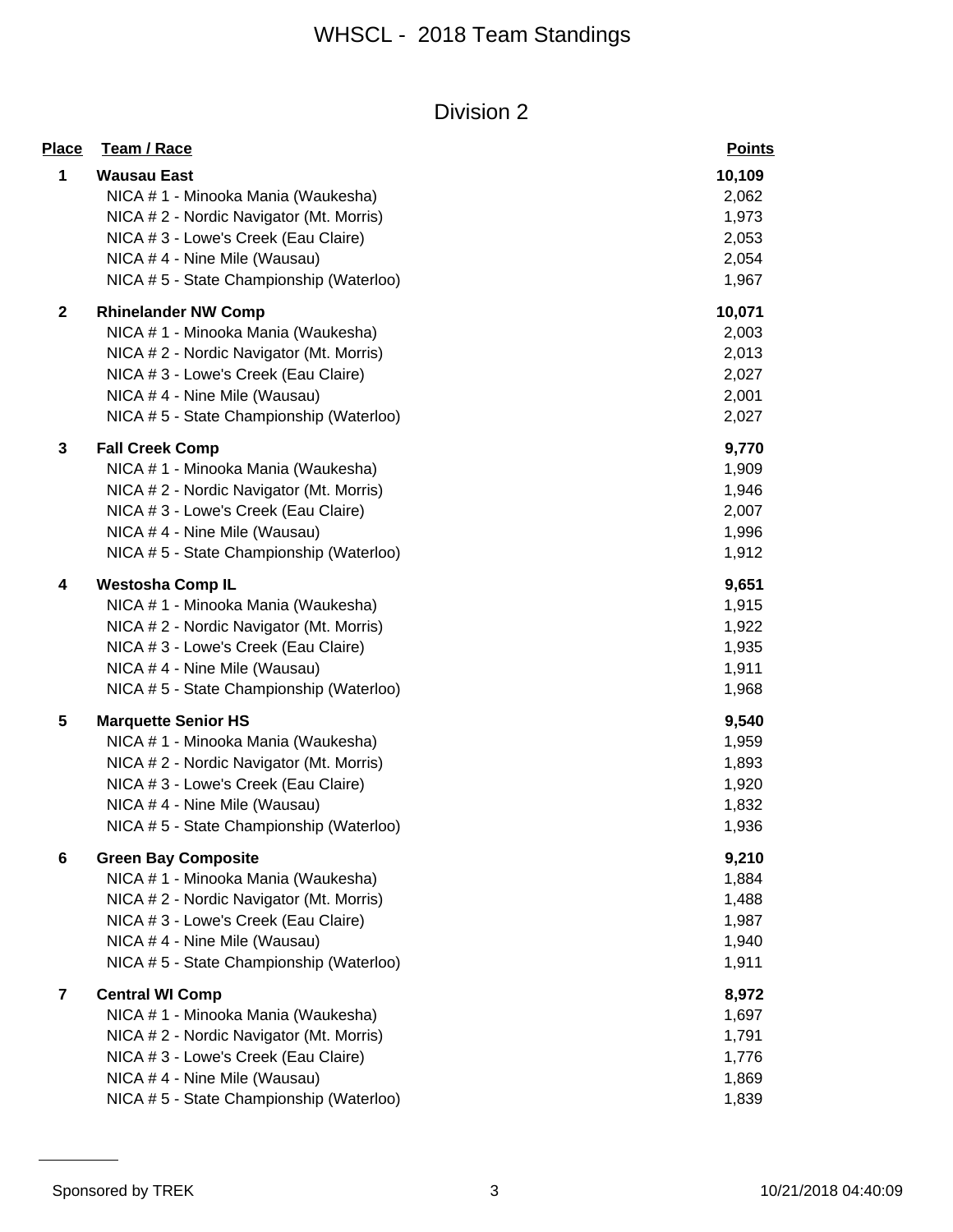| <b>Place</b> | Team / Race                              | <b>Points</b> |
|--------------|------------------------------------------|---------------|
| 8            | <b>Westosha Comp</b>                     | 8,936         |
|              | NICA # 1 - Minooka Mania (Waukesha)      | 1,765         |
|              | NICA #2 - Nordic Navigator (Mt. Morris)  | 1,826         |
|              | NICA # 3 - Lowe's Creek (Eau Claire)     | 1,817         |
|              | NICA # 4 - Nine Mile (Wausau)            | 1,735         |
|              | NICA # 5 - State Championship (Waterloo) | 1,793         |
| 9            | <b>Wausau Composite</b>                  | 8,731         |
|              | NICA # 1 - Minooka Mania (Waukesha)      | 1,792         |
|              | NICA # 2 - Nordic Navigator (Mt. Morris) | 1,791         |
|              | NICA # 3 - Lowe's Creek (Eau Claire)     | 1,479         |
|              | NICA #4 - Nine Mile (Wausau)             | 1,852         |
|              | NICA # 5 - State Championship (Waterloo) | 1,817         |
| 10           | <b>LaCrosse Central HS</b>               | 8,716         |
|              | NICA # 1 - Minooka Mania (Waukesha)      | 1,693         |
|              | NICA # 2 - Nordic Navigator (Mt. Morris) | 1,767         |
|              | NICA # 3 - Lowe's Creek (Eau Claire)     | 1,806         |
|              | NICA # 4 - Nine Mile (Wausau)            | 1,750         |
|              | NICA # 5 - State Championship (Waterloo) | 1,700         |
| 11           | <b>Rice Lake Composite</b>               | 8,374         |
|              | NICA # 1 - Minooka Mania (Waukesha)      | 1,586         |
|              | NICA # 2 - Nordic Navigator (Mt. Morris) | 1,557         |
|              | NICA # 3 - Lowe's Creek (Eau Claire)     | 2,029         |
|              | NICA # 4 - Nine Mile (Wausau)            | 1,626         |
|              | NICA # 5 - State Championship (Waterloo) | 1,576         |
| 12           | <b>Cambridge HS</b>                      | 8,325         |
|              | NICA # 1 - Minooka Mania (Waukesha)      | 1,843         |
|              | NICA # 2 - Nordic Navigator (Mt. Morris) | 1,850         |
|              | NICA # 3 - Lowe's Creek (Eau Claire)     | 1,356         |
|              | NICA # 4 - Nine Mile (Wausau)            | 1,851         |
|              | NICA # 5 - State Championship (Waterloo) | 1,425         |
| 13           | <b>Westosha Comp NPier</b>               | 8,251         |
|              | NICA # 1 - Minooka Mania (Waukesha)      | 1,684         |
|              | NICA # 2 - Nordic Navigator (Mt. Morris) | 1,662         |
|              | NICA # 3 - Lowe's Creek (Eau Claire)     | 1,570         |
|              | NICA # 4 - Nine Mile (Wausau)            | 1,704         |
|              | NICA # 5 - State Championship (Waterloo) | 1,631         |
| 14           | <b>Lake Ctry Composite</b>               | 8,157         |
|              | NICA # 1 - Minooka Mania (Waukesha)      | 1,685         |
|              | NICA # 2 - Nordic Navigator (Mt. Morris) | 1,317         |
|              | NICA # 3 - Lowe's Creek (Eau Claire)     | 1,739         |
|              | NICA #4 - Nine Mile (Wausau)             | 1,645         |
|              | NICA # 5 - State Championship (Waterloo) | 1,771         |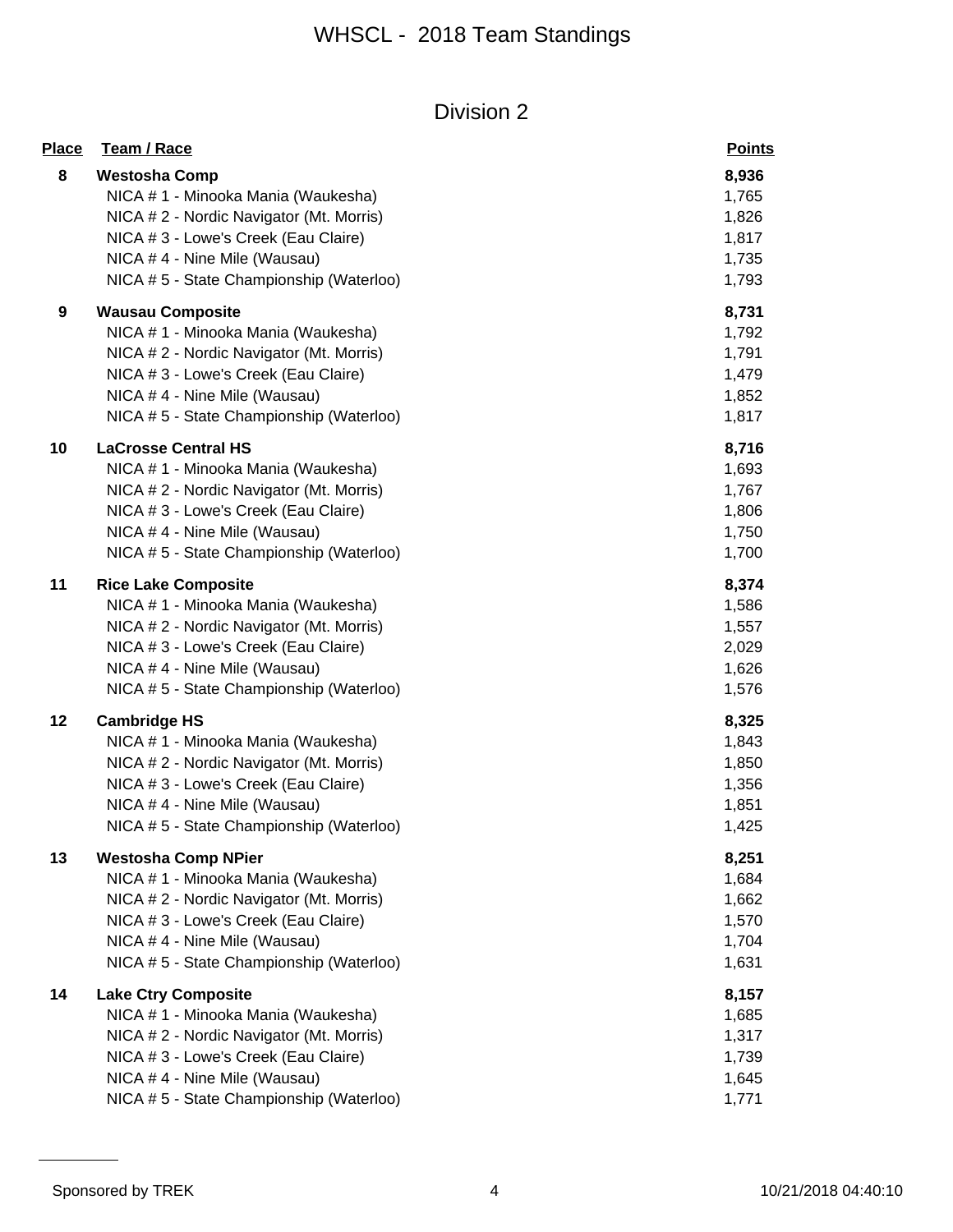| <b>Place</b> | Team / Race                              | <b>Points</b> |
|--------------|------------------------------------------|---------------|
| 15           | <b>Cam-Rock Comp</b>                     | 8,155         |
|              | NICA # 1 - Minooka Mania (Waukesha)      | 1,621         |
|              | NICA # 2 - Nordic Navigator (Mt. Morris) | 1,676         |
|              | NICA # 3 - Lowe's Creek (Eau Claire)     | 1,609         |
|              | NICA # 4 - Nine Mile (Wausau)            | 1,599         |
|              | NICA # 5 - State Championship (Waterloo) | 1,650         |
| 16           | <b>Sauk Prairie HS</b>                   | 8,059         |
|              | NICA # 1 - Minooka Mania (Waukesha)      | 1,688         |
|              | NICA # 2 - Nordic Navigator (Mt. Morris) | 1,643         |
|              | NICA # 3 - Lowe's Creek (Eau Claire)     | 1,731         |
|              | NICA # 4 - Nine Mile (Wausau)            | 1,297         |
|              | NICA # 5 - State Championship (Waterloo) | 1,700         |
| 17           | <b>Holmen HS</b>                         | 8,011         |
|              | NICA # 1 - Minooka Mania (Waukesha)      | 1,770         |
|              | NICA # 2 - Nordic Navigator (Mt. Morris) | 1,702         |
|              | NICA # 3 - Lowe's Creek (Eau Claire)     | 1,659         |
|              | NICA # 4 - Nine Mile (Wausau)            | 1,221         |
|              | NICA # 5 - State Championship (Waterloo) | 1,659         |
| 18           | <b>Washington Cty Comp</b>               | 7,807         |
|              | NICA # 1 - Minooka Mania (Waukesha)      | 1,821         |
|              | NICA # 2 - Nordic Navigator (Mt. Morris) | 1,807         |
|              | NICA # 3 - Lowe's Creek (Eau Claire)     | 1,387         |
|              | NICA # 4 - Nine Mile (Wausau)            | 1,396         |
|              | NICA # 5 - State Championship (Waterloo) | 1,396         |
| 19           | <b>Hayward HS</b>                        | 7,681         |
|              | NICA # 1 - Minooka Mania (Waukesha)      | 1,350         |
|              | NICA # 2 - Nordic Navigator (Mt. Morris) | 1,379         |
|              | NICA # 3 - Lowe's Creek (Eau Claire)     | 1,379         |
|              | NICA #4 - Nine Mile (Wausau)             | 1,757         |
|              | NICA # 5 - State Championship (Waterloo) | 1,816         |
| 20           | <b>MKE MTB Composite</b>                 | 7,473         |
|              | NICA # 1 - Minooka Mania (Waukesha)      | 1,570         |
|              | NICA # 2 - Nordic Navigator (Mt. Morris) | 1,606         |
|              | NICA # 3 - Lowe's Creek (Eau Claire)     | 1,582         |
|              | NICA #4 - Nine Mile (Wausau)             | 1,171         |
|              | NICA #5 - State Championship (Waterloo)  | 1,544         |
| 21           | Onalaska HS                              | 6,958         |
|              | NICA # 1 - Minooka Mania (Waukesha)      | 1,584         |
|              | NICA # 2 - Nordic Navigator (Mt. Morris) | 1,235         |
|              | NICA # 3 - Lowe's Creek (Eau Claire)     | 998           |
|              | NICA # 4 - Nine Mile (Wausau)            | 1,572         |
|              | NICA # 5 - State Championship (Waterloo) | 1,569         |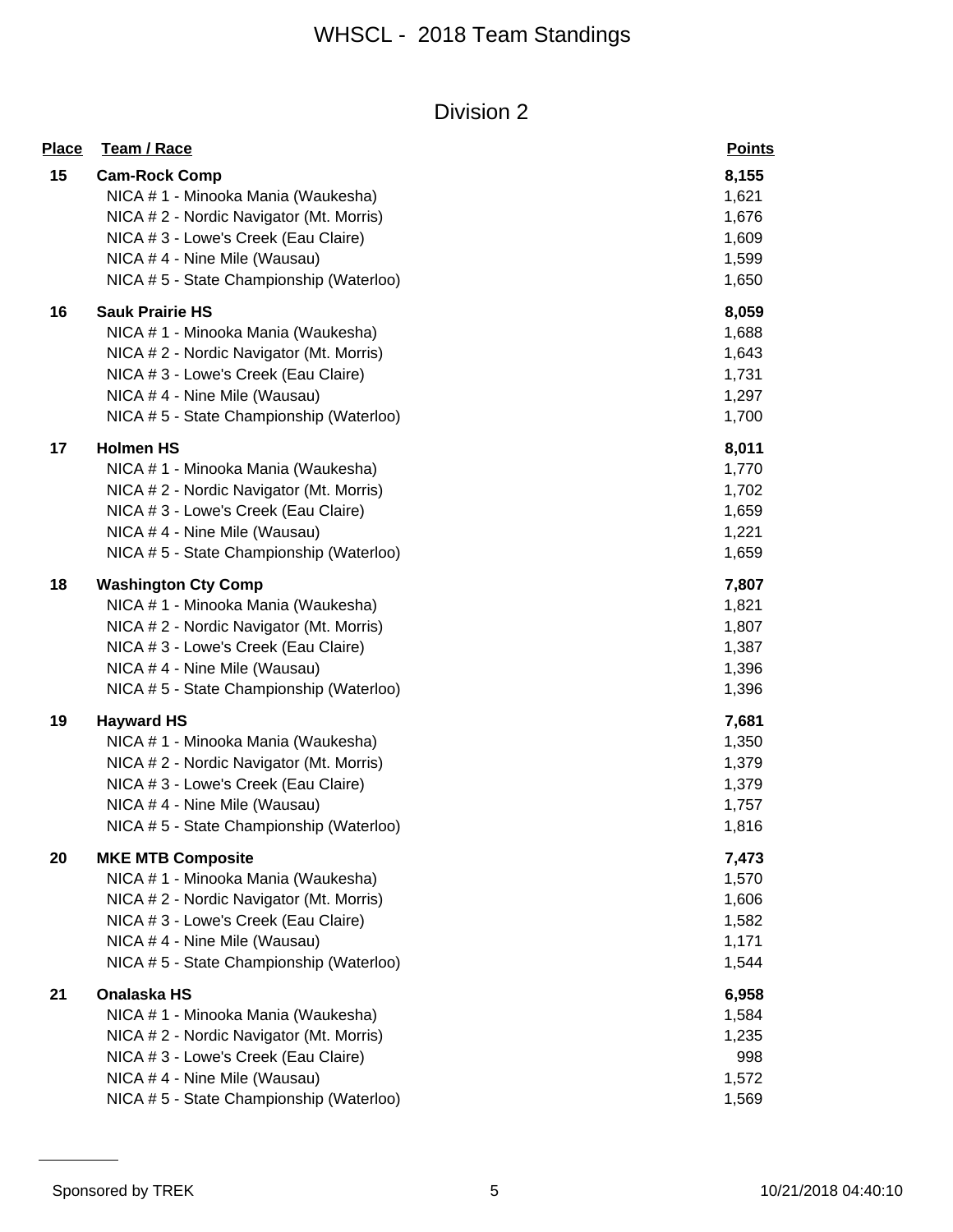| <b>Place</b> | Team / Race                              | <b>Points</b> |
|--------------|------------------------------------------|---------------|
| 22           | <b>Madison East HS</b>                   | 6,937         |
|              | NICA # 1 - Minooka Mania (Waukesha)      | 1,573         |
|              | NICA # 2 - Nordic Navigator (Mt. Morris) | 890           |
|              | NICA # 3 - Lowe's Creek (Eau Claire)     | 1,546         |
|              | NICA # 4 - Nine Mile (Wausau)            | 1,303         |
|              | NICA #5 - State Championship (Waterloo)  | 1,625         |
| 23           | <b>Janesville</b>                        | 6,896         |
|              | NICA # 1 - Minooka Mania (Waukesha)      | 1,434         |
|              | NICA # 2 - Nordic Navigator (Mt. Morris) | 1,242         |
|              | NICA # 3 - Lowe's Creek (Eau Claire)     | 1,383         |
|              | NICA # 4 - Nine Mile (Wausau)            | 1,448         |
|              | NICA # 5 - State Championship (Waterloo) | 1,389         |
| 24           | <b>MKE/Northshore Comp</b>               | 6,763         |
|              | NICA # 1 - Minooka Mania (Waukesha)      | 1,756         |
|              | NICA # 2 - Nordic Navigator (Mt. Morris) | 1,308         |
|              | NICA # 3 - Lowe's Creek (Eau Claire)     | 977           |
|              | NICA # 4 - Nine Mile (Wausau)            | 1,355         |
|              | NICA #5 - State Championship (Waterloo)  | 1,367         |
| 25           | <b>Fox Valley Composite</b>              | 6,615         |
|              | NICA # 1 - Minooka Mania (Waukesha)      | 1,024         |
|              | NICA # 2 - Nordic Navigator (Mt. Morris) | 1,490         |
|              | NICA # 3 - Lowe's Creek (Eau Claire)     | 1,100         |
|              | NICA # 4 - Nine Mile (Wausau)            | 1,513         |
|              | NICA #5 - State Championship (Waterloo)  | 1,488         |
| 26           | <b>Westosha Comp SPort</b>               | 6,565         |
|              | NICA # 1 - Minooka Mania (Waukesha)      | 1,380         |
|              | NICA # 2 - Nordic Navigator (Mt. Morris) | 1,347         |
|              | NICA # 3 - Lowe's Creek (Eau Claire)     | 1,272         |
|              | NICA # 4 - Nine Mile (Wausau)            | 1,312         |
|              | NICA #5 - State Championship (Waterloo)  | 1,254         |
| 27           | <b>Blackhawk Composite</b>               | 6,198         |
|              | NICA # 1 - Minooka Mania (Waukesha)      | 1,287         |
|              | NICA # 2 - Nordic Navigator (Mt. Morris) | 1,298         |
|              | NICA # 3 - Lowe's Creek (Eau Claire)     | 1,081         |
|              | NICA #4 - Nine Mile (Wausau)             | 1,242         |
|              | NICA # 5 - State Championship (Waterloo) | 1,290         |
| 28           | <b>Pewaukee MTB</b>                      | 6,158         |
|              | NICA # 1 - Minooka Mania (Waukesha)      | 1,370         |
|              | NICA # 2 - Nordic Navigator (Mt. Morris) | 1,226         |
|              | NICA # 3 - Lowe's Creek (Eau Claire)     | 736           |
|              | NICA # 4 - Nine Mile (Wausau)            | 1,224         |
|              | NICA # 5 - State Championship (Waterloo) | 1,602         |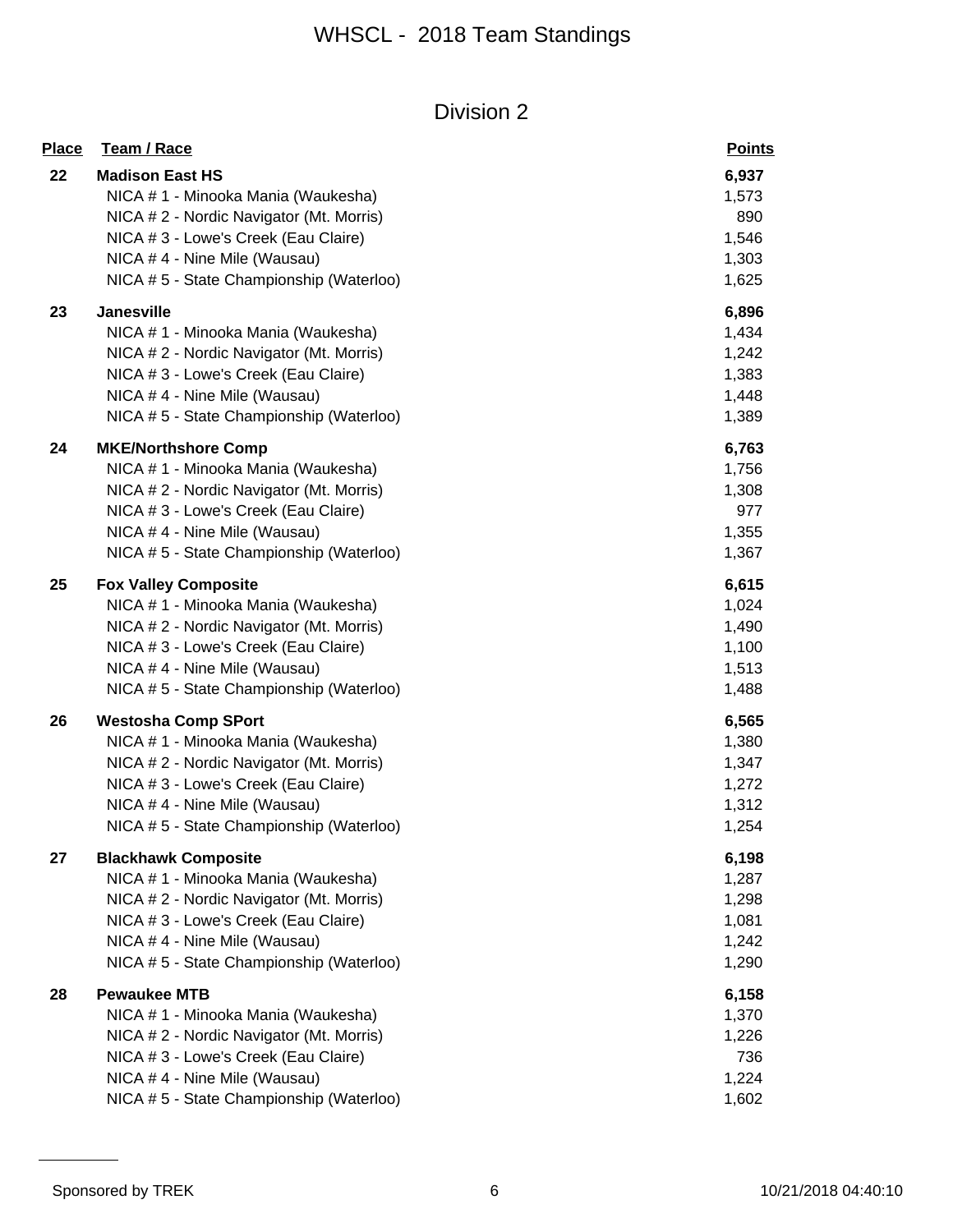| <b>Place</b> | Team / Race                                                                                                                                                                                                                         | <b>Points</b>                                      |
|--------------|-------------------------------------------------------------------------------------------------------------------------------------------------------------------------------------------------------------------------------------|----------------------------------------------------|
| 29           | <b>Brookfield Composite</b><br>NICA # 1 - Minooka Mania (Waukesha)<br>NICA # 2 - Nordic Navigator (Mt. Morris)<br>NICA # 3 - Lowe's Creek (Eau Claire)<br>NICA # 4 - Nine Mile (Wausau)<br>NICA # 5 - State Championship (Waterloo) | 5,881<br>1,705<br>1,762<br>1,027<br>531<br>856     |
| 30           | <b>Sauk Prairie Comp</b><br>NICA # 1 - Minooka Mania (Waukesha)<br>NICA # 2 - Nordic Navigator (Mt. Morris)<br>NICA # 3 - Lowe's Creek (Eau Claire)<br>NICA # 4 - Nine Mile (Wausau)<br>NICA # 5 - State Championship (Waterloo)    | 5,879<br>1,324<br>1,033<br>1,040<br>1,146<br>1,336 |
| 31           | <b>Fall Creek HS</b><br>NICA # 1 - Minooka Mania (Waukesha)<br>NICA # 2 - Nordic Navigator (Mt. Morris)<br>NICA # 3 - Lowe's Creek (Eau Claire)<br>NICA # 4 - Nine Mile (Wausau)<br>NICA # 5 - State Championship (Waterloo)        | 5,862<br>1,052<br>854<br>1,744<br>540<br>1,672     |
| 32           | <b>West Bend West HS</b><br>NICA # 1 - Minooka Mania (Waukesha)<br>NICA # 2 - Nordic Navigator (Mt. Morris)<br>NICA # 3 - Lowe's Creek (Eau Claire)<br>NICA # 4 - Nine Mile (Wausau)<br>NICA # 5 - State Championship (Waterloo)    | 5,422<br>1,054<br>1,118<br>1,092<br>1,094<br>1,064 |
| 33           | <b>Cedarburg MTB Team</b><br>NICA # 1 - Minooka Mania (Waukesha)<br>NICA # 2 - Nordic Navigator (Mt. Morris)<br>NICA # 3 - Lowe's Creek (Eau Claire)<br>NICA #4 - Nine Mile (Wausau)<br>NICA # 5 - State Championship (Waterloo)    | 4,904<br>1,263<br>967<br>987<br>471<br>1,216       |
| 34           | 906 Adventure Comp<br>NICA # 1 - Minooka Mania (Waukesha)<br>NICA # 2 - Nordic Navigator (Mt. Morris)<br>NICA # 3 - Lowe's Creek (Eau Claire)<br>NICA # 4 - Nine Mile (Wausau)<br>NICA #5 - State Championship (Waterloo)           | 4,758<br>954<br>948<br>954<br>942<br>960           |
| 35           | La Crosse Composite<br>NICA # 1 - Minooka Mania (Waukesha)<br>NICA # 2 - Nordic Navigator (Mt. Morris)<br>NICA # 3 - Lowe's Creek (Eau Claire)<br>NICA #4 - Nine Mile (Wausau)<br>NICA # 5 - State Championship (Waterloo)          | 4,670<br>1,286<br>844<br>868<br>474<br>1,198       |